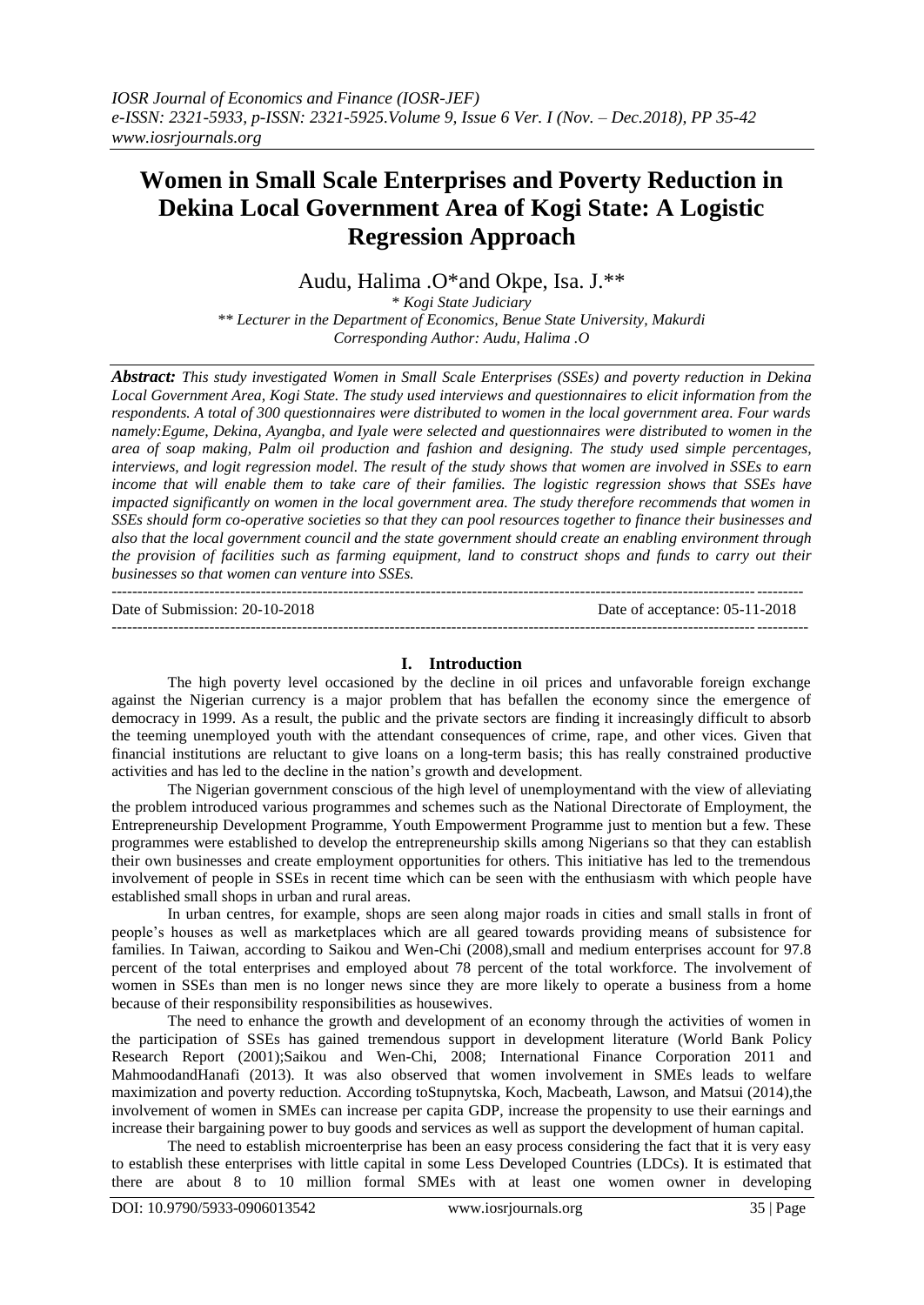countries(International Finance Corporation, 2011 and Mahmood and Hanafi, 2013). This is reinforced by the fact that women constitute about 49 percent of Nigeria"s population hence their involvement in SMEs contribute to economic growth and poverty reduction.

The supportive role of women in SMEs is not well documented. Saikou and Wen-Chi (2008) observed that there is also lack of sufficient research on women"s role in small and medium enterprise development on women entrepreneurs. This is even more so in the rural areas where there is insufficient information on women in SSEs. Towards this end, some pertinent questions come to mind. To what extent have SSEs contributed to employment generation and poverty reduction in Nigeria? Can the Nigerian government use the SSEs to diversify the economy? These questions beg for answers. This paper is significant because it contributes to the existing literature on women in SSEs especially now that there is a renewed emphasis of the Nigerian government anchored on diversification of the economy through the promotion of SSEs and entrepreneurship development. A study of this nature is timely because it will expose how participation of women in SSEs has impacted on employment generation and poverty reduction in Dekina local government area of Kogi state.

## **Conceptual Framework (SSEs)**

Small-scale enterprises in Nigeria and in the less developed countries have come a long way in contributing significantly to economic growth and development. The preponderance of small-scale enterprises in Nigeria is because it requires little capital to set up. It can easily be seen in someone's house, compound, or in front of a company or building site. They can be found in the rural or urban centres with goods such as soap, sweets, rice, oil, sugar, detergent, pens, confectionaries etc on display. In fact, the essence of setting up a small business is to take care of one"s immediate needs such as food, clothing, school fees, and house rent etc. The size of a small business depends on what one is willing to sell. Sometimes, it takes the form of a makeshift arrangement. Hence, they do not have a permanent place where their businesses are sited. That is why you see most people involved in the small-scale business move from one part of a market or place to another all in the efforts of trying to sell or buy their goods. Sometimes, it can be permanent in front of a house or marketplace. In fact, it can easily be set up in an area where people are available and willing to patronize them.Okpe, Fefa, and Audu(2016) used a working definition of small-scale businesses as that which has the capital base of N50,000 to ₦150,000 and employs 4-7 persons.

# **II. Empirical Literature**

Investigating the effect of capital base of banks on the performance of SMEs in Nigeria, Ogujiuba, Ohuche and Adenuga (2004) observed using ratios and percentages that SMEs are discriminated upon in terms ofthe provision of long-term loan facilities and adding that banks capitalize on the internal problems confronting SMEs not to give them loan facilities. Bidzakin (2009) assessed the Performance of Micro and Small-scale Agribusinesses in Northern Ghana using stochastic frontier model. The result obtained shows that about 60 percent of potential maximum profit is gained due to production efficiency whileinefficiency model has negative coefficients, meaning that as educational level, farming experience, and household size increases, the profit efficiency of the farmer increases other variables such as sex of proprietor and age are positive. The average profit efficiency of 0.601 suggests that considerable amount of profit is gained among maize producers in the sampled area.

In the study, conducted by Fapohunda (2012) on women in Mushin, Agege and Lagos Island areas using survey method to collect information on 150 women the study shows that women involved in the informal sector in Nigeria contribute to economic growth because it can be easily set up in one's home. The study identified some of the challenges faced by women in SMEs to be the legal and socio-cultural constraint, access to formal education and training.Also in Lagos, Adebisi, Alaneme, and Ofuani (2015) used ratios and percentages and correlation and t-test on 222 respondents discovered that respondents faced problems such as inadequate funds from financial institutions since most of them depend on personal savings to start and maintain the survival of their businesses, poor power supply, high-interest rate on loans and high demand for collaterals.

The study conducted by Anis and Hasan (2013) on women empowerment through skills acquisition in SMEs in Rajshahi area in Bangladesh on 150 respondents using ratios and percentagesidentified challenges faced by women to include shortage of raw materials, skilled manpower, power supply, access to credit facilities, training facilities, credit inadequacy, poor educational and absence of potential business knowledge, poor infrastructural facilities, poor transport and communication, marketing and lack of private initiative to carry on a business.

Okeke,Ezenwafor,andFemiwole (2013) undertook a study inAnambra and Ekiti states from 226 respondents drawn from production, service and merchandise trade. Cronbach Alpha methodand ANOVA were used to present the result of the study. The result shows that insufficient cash flow and sale volume are some of the factors that affect SMEs during the period of financial crises.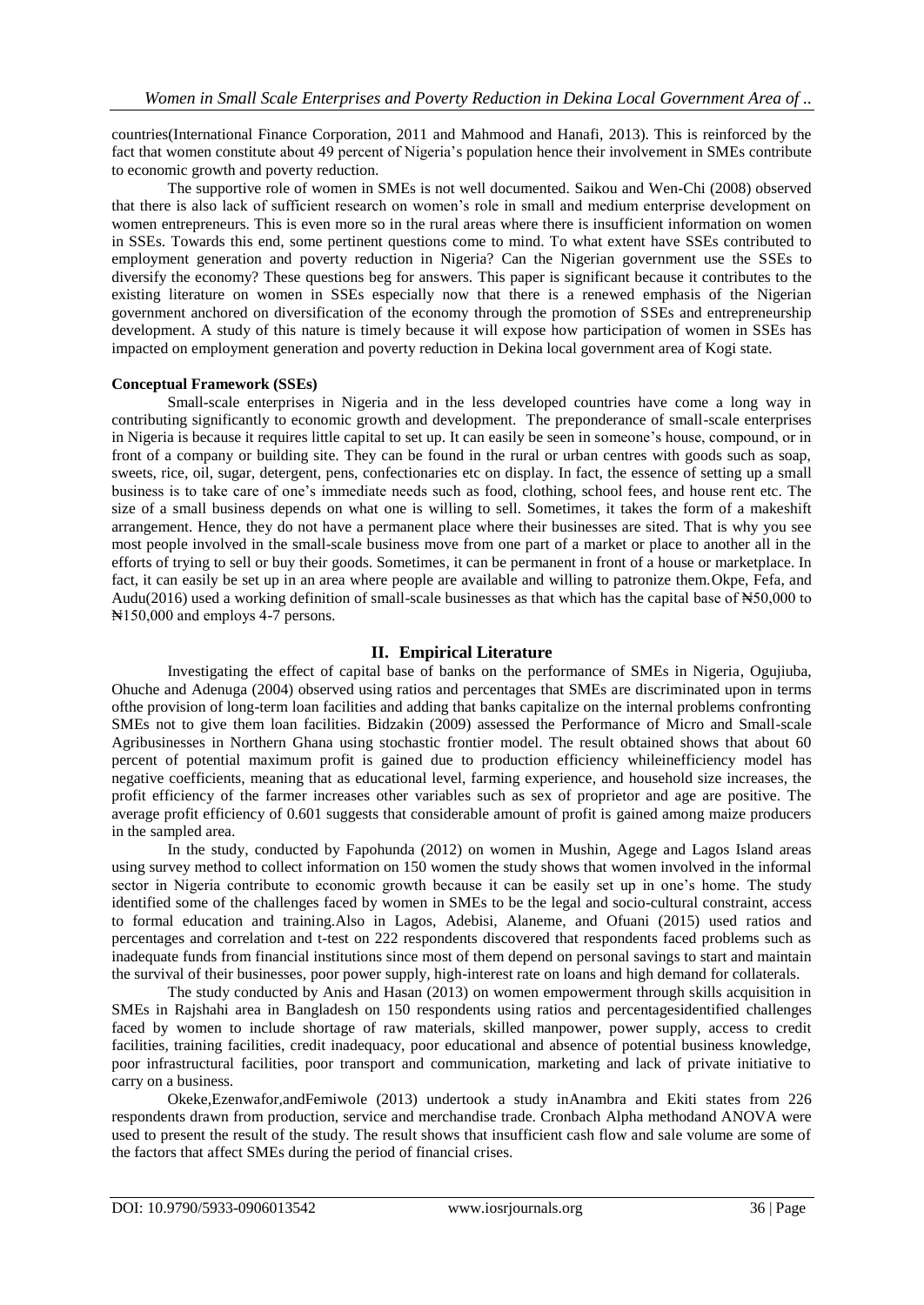Onthe role of micro financial institutions on women in SMEs in Kenya,Muteru (2013) used the stratified random sampling method to select 162 women. The result was presented using tables, frequency, graphs, and charts. The findings show that microfinance banks have aided theempowered women through the provision of loans that enabled them to purchaseequipment and employment of additional staff. This result was collaborated by Oyedokun (2015) andMusomandera, Jaya and Anthony (2015) who opined thatmicrofinance banks have a significant effect on the economic growth in the area of craft, education, textile,construction, agroprocessing, and catering.

The study conducted by Khan (2014) in Bangladesh on financing SMEs using ratios and percentages shows that the SMEs accessing finance have increased over time from 27 percent in 2004 to 50 percent in 2011. In addition, the study identified certain constraints affecting SMEs such as finance and infrastructural facilities, strict collateral, guarantee requirements and high-interest rate on loans as well as high paid up capital.Gichuki, Njeru, and Tirimba (2014) used descriptive statistic such as frequency tables, bar charts, arithmetic mean, standard deviation, pie chart, and tabulation obtained through stratified random sampling from 241 respondents in Nairobi City County, Kenya. The findings show the constraints faced by women in SMEs to include the high cost of borrowing, collateral, cost of repayment, processing fee, short repayment period and theunwillingness of people to act as guarantors.

On the socio-cultural factors influencing women performance in Tanzania,Majenga and Mashenene (2014) usedfrequency distribution and percentages generated from questionnaires. Their findings show that women were able to start their businesses from personal savings and income from husband and/or relations and loans from banks. Some of the problems faced are the low level of education, the high-interest rate on loans, collateral to obtain loans from banks, inadequate husband support, inadequate information and business training, poor accesses to business information and interference from husbands.

Studies conducted by Ilhaamie, Arni, Rosmani and Al-Banna (2014) used ratios and percentages from questionnaires distributed to 250 Muslimin Malaysia. The result shows that about 15.9 percent of them are involved in the business. It was also discovered that they faced certain constraints such as inadequate finance, demand, and location.

Adeusi and Aluko (2014) used questionnaires to elicit information from 40 respondents in SMEs in Kabba/Bunu local government area of Kogi state. The results from regression and analysis of variance show that government plays a significant impact on SMEs in Nigeria.Likewise in North Western Nigeria, Ibrahim and Mohd (2015) investigated the performance of SMEs using 362 respondents in which both questionnaires and partial least squares structural equation were used. The result shows that strategic orientation is an important factor that determines firms' access to finances. Other factors that may aid firms financing are cash flow, profits, and retained earnings.

Osakwe, Verter, Bečvařova,andChovancova (2015) used the Ordinary Least Squares technique to assess the growth of some macroeconomic variables on SMEs in the Czech Republic. The result shows that unemployment negatively affects the growth of SMEs. The study also shows that economic growth has a significant effect on the performance of SMEs while credit from the financial sector has an insignificant effect on SMEs.

In accessing government encouragement of SMEs through loans, Mbuva, Kimunduu, and Shisia (2015) carried out a study in Machakos County, Kenya using stratified and simple random sampling method to select 383 respondents. The result was analyzed using frequency tables. The findings show that 50 percent of women within the study area have access to government funds to carry out their businesses most especially through government policy of low-interest rate and long-term repayment period. The study also discovered that women are also favorably disposed to loans from the informal financial credit.

Taiwo, Onasanya, Agwu, and Benson, (2016) conducted a study on financial institutions and the performance of businesses in Lagos state, Nigeria using the simple random sampling method to select 15 small businesses in the state. The findings from the method (ratios and percentages) show that majority of the people engaged in Small businesses are within the ages of 26 to 45 and that the small businesses are faced with the problems of a high-interest rate on loans. The study, however, concluded that microfinance banks have the potential of developing small businesses in the area while Kesinro,Ogunlusi, and Adu (2016) investigated entrepreneur marketing and the performance of SMEs in Badagry local government area of Lagos state using descriptive survey and chi-square technique. Questionnaires were used on 100 respondents who observed that there is a positive relationship between entrepreneur marketing and the performance of SMEs in the area.

# **Theoretical Framework**

A logit model is a probability function which uses poverty status as a dichotomous dependent variable. The model used socio-economic variables to determine the factors influencing poverty. Ramakrishma and Demeke (2002) implicitly expressed the model as: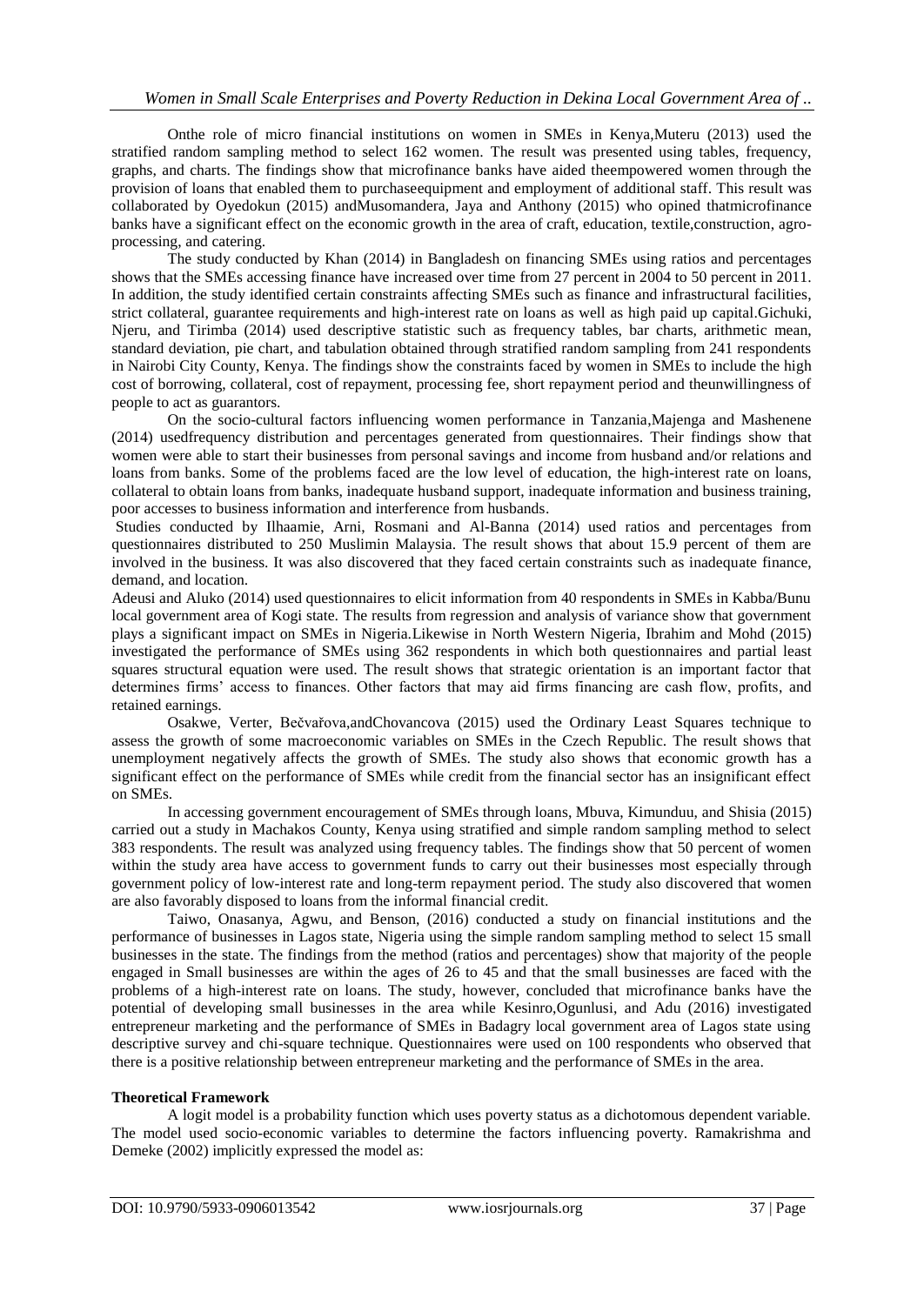*Xil kXik e P*<sup>1</sup> ( <sup>0</sup> <sup>1</sup> ... 1 1 ……………………………………………………...eq 1.1

Where  $P_1$  is probability that poverty is reduced,  $\beta_0$  is constant term,  $\beta_1$  is coefficient to be estimated, X is independent variable and  $K$  is number of independent variables

Let Z = β0 + ∑ βk Xk…………………………………………………….……………………eq.1.2  $P = \frac{1}{1+e^{-z}}$  $=$ 1 <sup>1</sup> …………………………………………………………………….………….eq 1.3

As Z ranges from  $-\infty$  to  $+\infty$ , P ranges from 0 to 1 and P<sub>1</sub> is non-linearly related to Z<sub>i</sub>. The logit of the unknown binomial probabilities, that is, the logarithms of the odds, are modeled as a linear function of the  $X_j$ . In estimated form, the model is expressed as:

expressed as:  
\n
$$
Logit(P_1) = LnY_i = \frac{P_i}{(1 - P_i)} = \beta_0 + \beta_1 X_{il} ... \beta k X_{ki} + U
$$
............eq1.4

The unknown parameters  $\beta_{1-7}$ , are usually estimated by maximum likelihood. Thus, the model is explicitly expressed as:

 $\beta_{6}$ HHHED+ $\beta_{7}$ CLTHSLF  $POVSTAR = \beta_0 + \beta_1 EXPEDU + \beta_2 EXPFD + \beta_3 AVINC + \beta_4 HLTFAC + \beta_5 CAPBASE +$ 

where:

 $POVSTAT = Powerty$  status (equal to 0 if poverty has reduced and1 if poverty has not reduced).

 $β_0$  = Constant term;  $β_i$  = Coefficient of the parameters to be estimated; EXPEDU = Impact of the business on children education (equal to total annual expenditure on education) ( $\mathbb{A}$ ); EXPFD= Expenditure on food ( $\mathbb{A}$ ); AVINC = Average Annual income of respondents  $(A)$ ; HLTFAC = Access to a health facility (equal to 1 if the family has access to health and 0 if otherwise);  $CAPBASE = Business size$  (capital base of the business); HHHED = Household head (equal to 1 if headed by a woman and 0 if otherwise); CLTHSLF = Access to clothing (1 if at least one new cloth involvement in SSE, 0 if otherwise).From the apriori expectation, it is expected that women involvement in small-scale businesses should have a significant impact on their welfare. It is thus expected that from the estimated model, the  $\beta_3$ ,  $\beta_4$ ,  $\beta_5$  and  $\beta_7$  are expected to be negative while  $\beta_1, \beta_2$  and  $\beta_6$  are expected to be positive. This is because increases in  $\beta_3, \beta_4, \beta_5$  and  $\beta_7$  will increase the probability that poverty will reduce whereas increases in  $\beta_1, \beta_2$  and  $\beta_6$  will reduce the probability of one being poor.

## **III. Methodology**

## **Sampling Procedures**

This study examined women who own small-scale businesses in soap making, fashion design, and palm oil production. This study adopted purposive and simple random sampling procedures. Four wards were purposely selected out of the twelve council wards in Dekina LGA. The wards are Ayangba, Dekina, Egume, and Iyale. The choice of these wards is because they are the hub of the local government with Ayangba having a state university. The development of these areas will spread to the other wards that are closer to the university and also the place is agrarian in nature. Based on pre-survey carried out in the study area, a sample of 1800 SSEs was observed. A sample size of 300 questionnaires was arrived at using Yamen (1969) proportionate sample procedure but a total of 293 (representing 97.7 percent) were returned while 7 questionnaires were wrongly filled or were mutilated hence useful information could not be derived from them hence they were not used in this analysis.

## **Presentation and Discussion of Results**

TheLogit regression was used to present the result derived from this study.The model was estimated to ascertain the effect of participation of women in SSEs on poverty status of the sampled respondents. The*Results* was presented in Appendix 1. The Classification Table a, b (Block O) output as shown in Appendix 1 includes the intercept (constants). Given the base rates of two options  $\binom{171}{221} = 77.3\%$  that a sampled respondent is nonpoor,  $50/221$  = 22.7% that a sampled respondent is poor), and no other information, the best strategy is to predict for every case (see case processing Summary Table in Appendix 1), that a sampled respondent will be non-poor. Using this strategy, the table shows that, such prediction would be correct 77.3% of the time.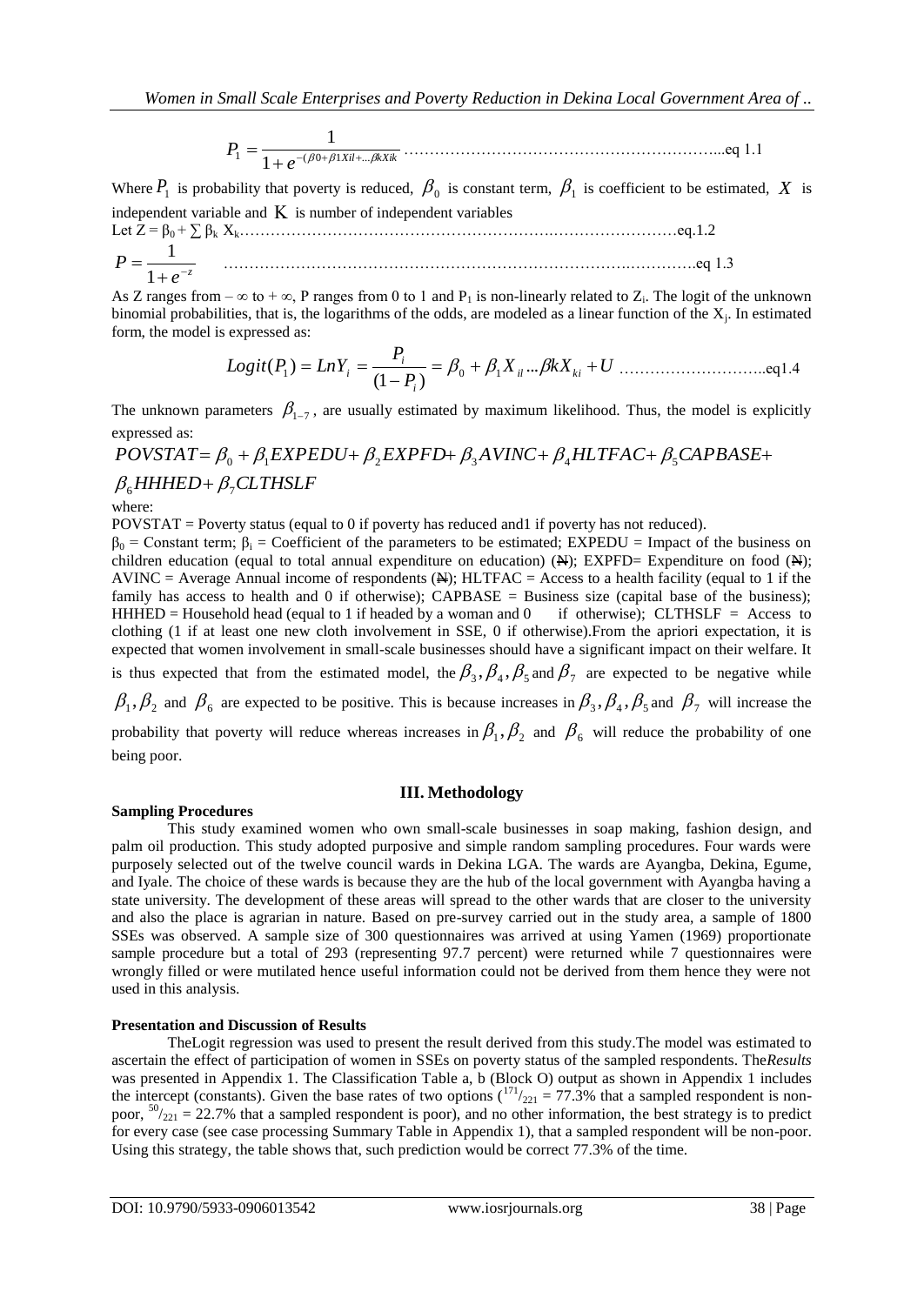*Omnibus Tests of Model Coefficients* gives us a chi-square with **i** degree of freedom, where **i** is the number of independent variables. This is used to determine if the overall model is statistically significant and has performed well. The chi-square of 170.823 on 6 df, is significant beyond 0.001. This indicates that the overall model is statistically significant and has performed very well. In other words, the model predicts a high degree of accuracy, the likelihood of a sampled respondent being poor or non-poor in the study area. This explains why chi-square is also known as Likelihood Ratio (LR).Under *Model Summary* in Appendix 1, the -2 Log Likelihood statistics is 64.999. This statistic measures how poorly or otherwise the model predicts the odds ratio of a sampled respondent being poor or non-poor after getting involved in SSEs. Theory specifies that the smaller the statistics (-2LL) the better. From the appendix 1, the -2LL of 64.999 is small and this shows that the model predicts well odds ratios of a sampled respondent being poor or non-poor when she joined SSE. The Nagelkerke  $\mathbb{R}^2$  of 0.821 implies that 82.1% variation in the poverty status of the sampled respondents is explained by activities of SSEs in the study area.

The *Hosmer-Lemeshow Test* is used extensively to assess the fitness of the logistic regression model. The Hosmer-Lemeshow tests the fact that there is a linear relationship between the predictor variables and log odds of the criterion variable. Cases are arranged in order by their predicted probability on the criterion variable. These ordered cases are then divided into 10 groups. Each of these groups is then divided into two groups on the basis of the actual score on the criterion variable. (See Contingency Table for Hosmer-Lemeshow Test in Appendix I). This results in a 2 x 10 contingency table. Expected frequencies are computed based on the assumption that there is a linear relationship between the weighted combination of the predictor variables and the log odds of the criterion variable. A chi-square statistic is computed comparing the observed frequencies with those expected under the linear model. A non-significant chi-square (shown in Appendix I) indicates that the data will fit the model well.

The Block O "Variables not in the Equation" shows how much the -2LL would drop if a single predictor (independent) variable was added to the model. This indicates that -2LL will drop by about 147.73% if an independent variable is introduced into the model.A note must be taken of the fact that, estimated probability for stepwise at last step of the estimation process was put at classification cut off of 0.5 at maximum iteration. The default cut-off probability of 0.5 for this model gives quite good results.

The results of the various variables were explained using appendix1. The results from the appendix indicate that the coefficient of the EXPEDU variable (i.e. Expenditure on the education of the sampled respondents) is negative (-0.793) correctly signed and statistically significant at 10% level. This implies that EXPEDU of the respondents has an influence on the probability of a sampled respondents being non-poor. The Exp. ( $\beta$ ) of 0.916 indicates that a unit change (increase) in expenditure on education of the sampled respondents from SMEs would reduce their likelihood of being poor by 91.6%.

The parameter estimate for the expenditure on food (EXPFD) with income generated from SME is negatively-correctly signed (-0.787) and statistically significant at 5% level. This implies that the number of times a household spends on food in a day with income obtained from SMEs, indeed does have an influence on the odds or probability of a respondent being non-poor. The Exp ( $\beta$ ) or odds ratio of 0.197 indicates that the odds or probability of a sampled respondent being non-poor can be explained at 19.7% by a unit increase in the expenditure on food the respondent undertakes.The results from the appendix further indicate that the coefficient of the AVINC (Average income of the respondents) is negatively-correctly signed and statistically significant at 10 percent level. This implies that average annual income has an influence on the probability of a sampled respondent being non-poor. The Exp. ( $\beta$ ) of 0.300 indicates that a unit change in the average annual income of the respondents from SMEs would reduce their likelihood of being poor by 30%.

The parameter estimate of HLTFAC (health facility accessed) of the respondent is positively incorrectly signed (0.022), but it is statistically significant at 10% level. This implies that access to "improved" health facilities by a sampled respondent will tend to increase her poverty status. This may be due to the fact that "improved" health facilities in Dekina Local Government Area are in short supply and very expensive, and hence access to them will rather impoverish those patronizing them. This implies that respondents who visit "improved" health facilities for medical attention will be left with little income which will make them absolutely poor. The Exp ( $\beta$ ) of 0.002 indicates that the odds of a sampled respondent being non-poor are a minimal at 2.2%.

Appendix 1 also shows that the capital base (CAPBASE) of a sampled respondent is negativelycorrectly signed (-0.684) and statistically significant at 10% level. This implies that an increase in the capital base of a respondent involved in SSEs can reduce poverty. The Exp ( $\beta$ ) of 0.052 indicates that a unit change in CAPBASE can reduce poverty by 5.2%.The parameter estimate of HHHED is positively-correctly signed and statistically significant at 5% level. Even though economics theory is not explicit about this position, but the researchers assumed a household head that is a woman would have a positive relationship with the respondents"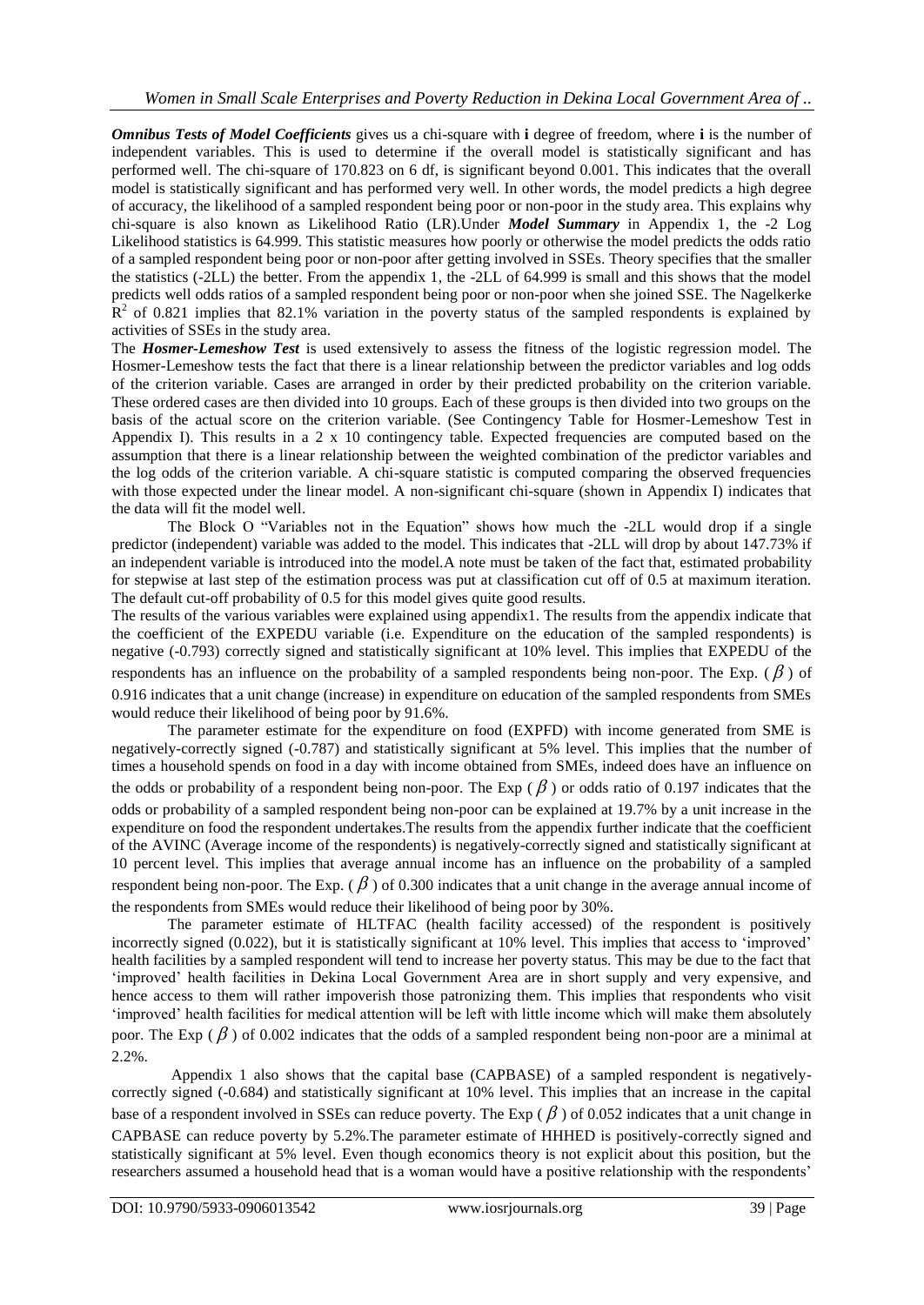poverty status. The Exp ( $\beta$ ) of 0.225 indicates that a unit change in the HHHED to a woman would increase her poverty by 22.5%. Thus, given that the Likelihood Ratio (LR) is 170.823 and its  $\rho$  – value at classification cut-off of 0.5, we observe very clear that LR is greater than 0.5. Therefore, we reject the null hypothesis that all  $\beta$ '*s* are not significantly different from zero, that is, the participation of women in SSEs has significantly

alleviated poverty in Dekina Local Government Area of Kogi State. The Nagelkerke  $R^2$  of 0.821 (82.1%) shows that participation of respondents in SSEs tends to influence their poverty status.

#### **IV. Conclusion**

The study concludes based on the findings that women participation in SSEs has significantly reduced poverty in Dekina Local Government Area of Kogi state. This is because women that are involved in soap making, palm oil production, soap making and tailoring earn income that is used to take care of their families. It is therefore recommended that efforts should be made by the women involved in SSEs to encourage other women through provision of financial resources to help them establish their own small businesses. This will help them earn income and to complement their husbands' effort in taking care of their families. The local government council and the state government should create an enabling environment through the provision of facilities like farming equipment, land to construct shops and funds to carry out their businesses so that women can be efficient in performing their businesses. This will enable the local and state governments to key into the transformation agenda of the federal government by encouraging SSEs to fight poverty. Enlightenment campaigns can be carried out by relevant authorities like national directorate of employment etc on the need for women to be involved in SSEs. Microfinance institutions can also key into the transformation agenda of the federal government by providing low interest-rate loans to women in the rural area which will assist them towards starting up SSEs to ameliorate the level of poverty in the area.

#### **References**

- [1]. Adebisi, S.A; Alaneme, G.C, and Ofuani, A.B (2015).Challenges of Finance and the Performance of Small and Medium Enterprises (SMES) in Lagos State, Developing Country Studies 5(8) 46-58.
- [2]. Adeusi, S.O and Aluko, O.A (2014).Assessing the Role of Government in Promoting Small Scale Businesses in Kogi State: The Kabba/Bunu Experience. Journal of Business and Management 16(11) 86-92.
- [3]. Akinruwa, T. E. Awolusi, O. D, and Ibojo, B O (2013).Determinants of Small and Medium Enterprises(SMEs) Performance in Ekiti State, Nigeria: ABusiness Survey Approach European Journal of Humanities and Social Sciences27 (1).
- [4]. Anis, Z and Hasan, M (2013).Woman Entrepreneurs of Small and Medium Enterprises in Rajshahi Area: Opportunities and Challenges. International Journal of Scientific and Research Publications, 3(8)1-13.
- [5]. Bidzakin, K.J (2009). Assessing Performance of Micro and Small Scale Agribusinesses in Northern Ghana: Non-Financial and Stochastic Frontier Analysis. A Dissertation Submitted to the Department of Agricultural Economics, Agribusiness, and Extension, Kwame-Nkrumah University of Science and Technology
- [6]. Fapohunda, T.M (2012). Women and the Informal Sector in Nigeria: Implications for Development. British Journal of Arts and Social Sciences4(1) 35-45.
- [7]. Gichuki, J. A. W; Njeru. A, and Tirimba, O. I (2014). Challenges Facing Micro and Small Enterprises in Accessing Credit Facilities in KangemiHarambee Market in Nairobi City County, Kenya. International Journal of Scientific and Research Publications, 4 (12, 1 25
- [8]. Ibrahim, M .A and Mohd, N. M. S (2015) Influence of Strategic Orientation on SMEs Access to Finance in Nigeria.Asian Social Science 11(4) 298-309.
- [9]. Ilhaamie, A. G, SitiArni, B,Rosmawani, C.H, and Hassan Al-Banna, M (2014) Challenges of Muslim Women Entrepreneurs in Malaysian SMEs. International Journal of Innovation, Management, and Technology, 5(6).
- [10]. International Finance Corporation (2011). Strengthening access to finance for women –owned SMEs in developing countries. 2121 Pennsylvania Avenue, N.Y Washington D.C 20433
- [11]. Kesinro, O. R; Ogunlusi, G, and Adu, C.(2016). Entrepreneurial Marketing and SME Performance in Lagos State, Nigeria. Imperial Journal of Interdisciplinary Research (IJIR) 2(1)98- 101.
- [12]. Khalique, M, Isa, A. H. B M, Nassir, S, Jamal A, and Hafiz, B (2011). Role of Women in SMEs and Facing Challenges in Pakistan Interdisciplinary Journal of Contemporary Research in Business,3(3)
- [13]. Khan, A.S (2014) The SME Missing Middle Problem in Developing Countries and its Link to Lack of Financing: The Case of Bangladesh. Unpublished Masters of Arts in International Development and Global Studies.School of International Development and Global Studies, Faculty of Social Sciences120 University. Ottawa, Ontario, Canada.
- [14]. Latif, ,Nazar, M.S, Shah, N, and Shaikh, F.M (2011). Women Entrepreneur in Small Medium Enterprises (SMEs) and their Contribution on Sustainable Economic Development in Sindh. Journal of Sustainable Development 4(4) 230-235
- [15]. Mahmood, R and Hanafi , N (2013)Entrepreneurial Orientation and Business Performance of Women-Owned Small and MediumEnterprises in Malaysia: Competitive Advantage as a Mediator. International Journal of Business and Social Science 4 (1) 82-90.
- [16]. Majenga, A and Mashenene, R.G (2014).Socio-Cultural Factors and Financial Performance among Women Small and Medium Enterprises in Tanzania European Journal of Business and Management,6 (32) 153-164.
- [17]. Mbuva, P.M,Kimunduu, G.M, and Shisia, A(2015). Assessing the Accessibility of Government Loans to Women-owned SMEs in Machakos County, Kenya International journal of economic, commerce and Management III (12) 578-593
- [18]. Mínguez-Vera, A and López-Martínez, R (2010). Female directors and SMES: An Empirical AnalysisJournal of Global Strategic Management 4 ( 2 ) 34-46.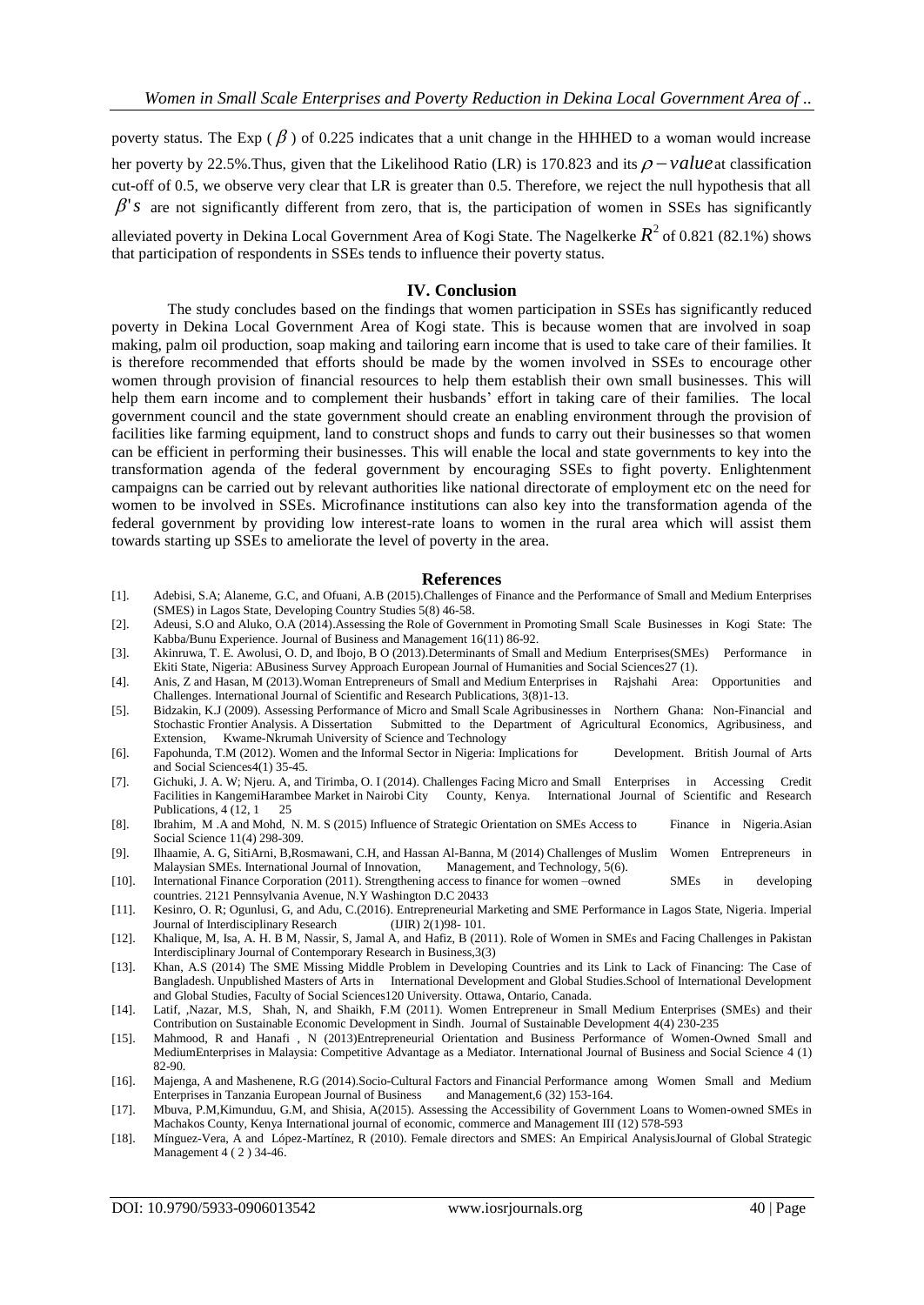- [19]. Musomandera, L, Jaya S, and Anthony, L (2015).Microfinance and Business Growth of Women Small and Medium Enterprises in Rwanda.A Case of Selected Women Small and Medium Enterprises in Kicukiro District.European Journal of Accounting, Auditing, and Finance Research3(11) 26-39.
- [20]. Muteru, B. (2013). The effect of Microfinance Institutions on Growth of Women-owned Enterprises: A case study of Kenya Women Finance Trust in Kikuyu Township. International Journal of Social Sciences and Entrepreneurship, 1 (5) 351-371.
- [21]. Ogujiuba, K. K,Ohuche, F. K,and Adenuga, A. O(2004). Credit Availability to Small and Medium Scale Enterprises in Nigeria: Importance of New Capital Base for Banks
- [22]. Okeke, A.U,Ezenwafor, J.I andFemiwole, R.O (2013). Entrepreneurs" Reported Challenges and Opportunities of Global Financial Crisis on Small Business Operations in Anambra and Ekiti States, Nigeria**.**Global Awareness Society International 22nd Annual Conference Rome, Italy.
- [23]. Okpe, I.J, Fefa, J and Audu, H. O (2016) Women Participation in Small and Medium Scale Enterprises and Poverty Reduction in Dekina, Local Government Area of Kogi State.Journal of the Faculty of Social Sciences, Benue State UniversityMakurdi 153-171.
- [24]. Osakwe,C.N, Verter, N, Bečvařova, V and Chovancova, M (2015).SMEs Growth in Czech Republic: Some Macroeconomic Perspectives. ActaUniversitatisAgriculturaeEt SilviculturaeMendelianaeBrunensis, 63 (6)
- [25]. Oyedokun, A.J (2015) Entrepreneurial Firms and Micro Finance Funding in South Western Nigeria. IMPACT: International Journal of Research in Business Management 3 (10) 67 76.
- [26]. Ramakrishna G, Demeke A (2002). An empirical analysis of food insecurity in Ethiopia: the case of North Wello. AfrDevXXVII(1 & 2):127–143.
- [27]. Saikou E. and Wen-Chi, H (2008).Small and Medium Enterprise for Women Entrepreneurs in Taiwan.World Journal of Agricultural Sciences 884-890.
- [28]. Stupnytska, A, Koch, K, Macbeath, A, Lawson.S and Matsui, K (2014). Giving Credit where it is Due. How Closing the Credit Gap for Women Owned SMEs can Drive Global Growth. Global Market Institute.
- [29]. Taiwo, J.N; Onansanya, A.Y; Agwu, M.E, and Benson, K.N (2016).The Role of Microfinance Institutions inFinancing Small BusinessesJournal of Internet Banking and Commerce, 21(1) 1-20
- [30]. Tesfayohannes, M (2012). Streamlining Government Financing Programs for SMEs in Sub Saharan Africa: The Case of Botswana, China-USA Business Review11(2) 200-216.
- [31]. Thakur, R and Walsh, J(2013).Characteristics of Thai Women Entrepreneurs: A Case Study of SMEs Operating in Lampang Municipality Area. Journal of Social and Development Sciences4(4) 174-181 Lampang Municipality Area. Journal of Social and Development
- [32]. World Bank Policy Research Report (2001) Engendering Development through Gender Equality in Right, Resources and Vice 21779.
- [33]. Women in Enterprise (2008).A Report on women in Small and Medium Enterprises in New Zealand. Published by the Ministry of Women"s Affairs and Ministry of Economic Development
- [34]. Women"s World Banking (2015).Access to Finance of Women-Owned SMEs in Southeast Asia: An Assessment of Five Countries.
- [35]. Yemen, T (1967). Statistics: An Introductory Analysis, 2ndEdition, New York: Harper and Row

#### **APPENDIX 1**

## **Logistic Regression**

[Data Set 0]

#### **Case Processing Summary**

| UnweightedCases <sup>a</sup> |                      |     | Percent |
|------------------------------|----------------------|-----|---------|
| <b>Selected Cases</b>        | Included in Analysis | 220 | 99.5    |
|                              | <b>Missing Cases</b> |     |         |
|                              | Total                | 221 | 100.0   |
| <b>Unselected Cases</b>      |                      |     |         |
| Total                        |                      | 221 | 100.0   |

a. If weight is in effect, see classification table for the total number of cases

1

## **Dependent Variable**

1

| <b>Encoding</b> |                       |  |  |  |  |  |
|-----------------|-----------------------|--|--|--|--|--|
| Original        |                       |  |  |  |  |  |
| value           | <b>Internal Value</b> |  |  |  |  |  |
|                 |                       |  |  |  |  |  |

#### **Block 0: Beginning Block**

#### **Classification Tablea,b**

|        |                    |            | Predicted |                    |  |  |  |
|--------|--------------------|------------|-----------|--------------------|--|--|--|
|        |                    | <b>PTY</b> |           |                    |  |  |  |
|        | Observed           |            |           | Percentage Correct |  |  |  |
| Step 0 | <b>PTY</b><br>0    | 170        | U         | 100.0              |  |  |  |
|        |                    | 50         | 0         | .0                 |  |  |  |
|        |                    |            |           | 77.3               |  |  |  |
|        | Overall Percentage |            |           |                    |  |  |  |

a. Constant is included in the model